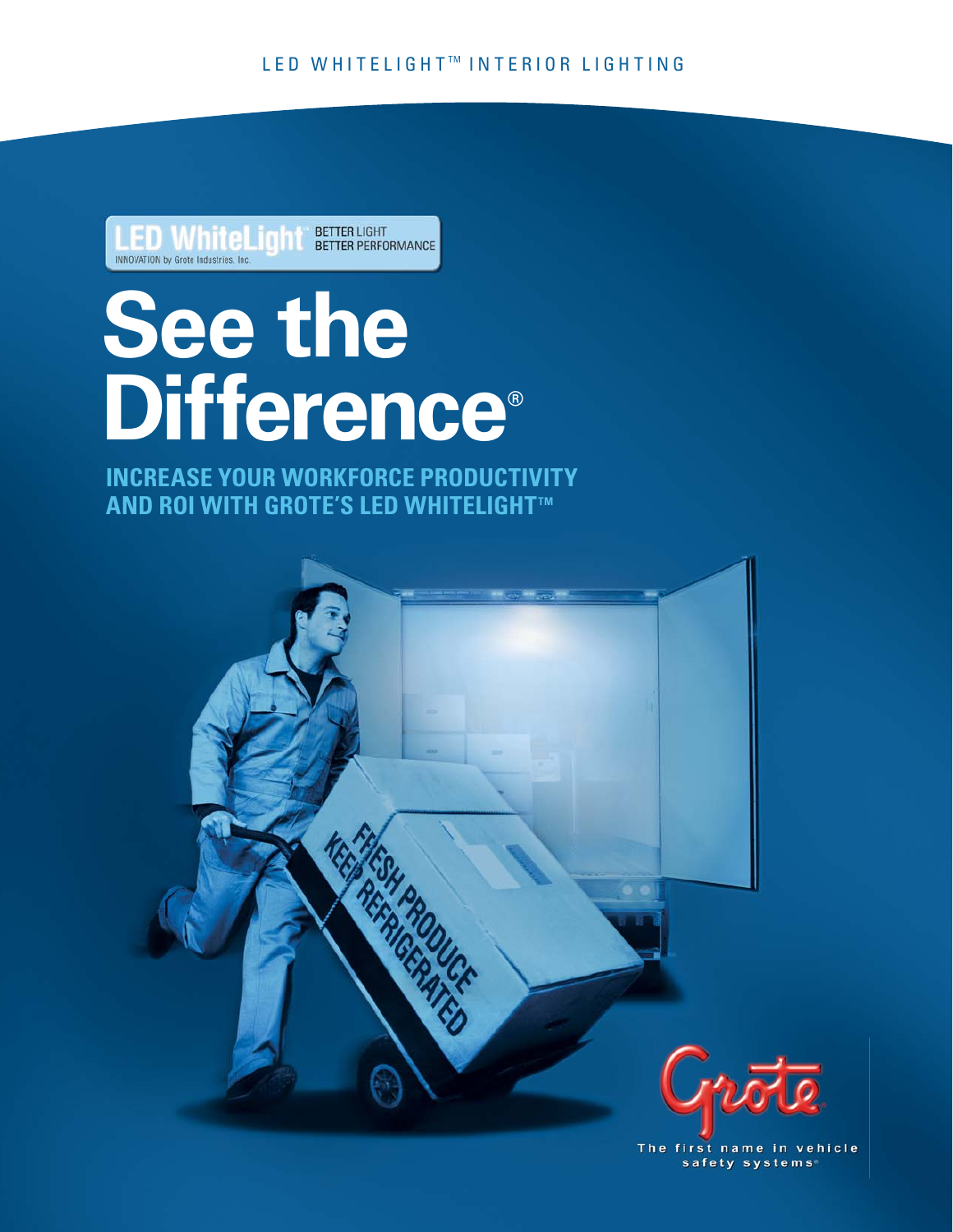# **GROTE'S LED WHITELIGHT LAMPS GIVE YOUR FLEET A PERFORMANCE ADVANTAGET**

Ó

# **No idling-no problem-**

**when your trailers are outfitted with Grote**  LED WhiteLight<sup>\*</sup>. Workers need light to get **the job done, but incandescent lamps can dim when the engine is off, taking a toll on**  your vehicle's battery. Grote LED WhiteLight<sup>™</sup> **lamps give your work force bright, white, ergonomic lighting, with one-third the power consumption of incandescent lamps. So even with the engine off, you'll minimize downtime and visual errors, while maximizing fleet and worker performance.**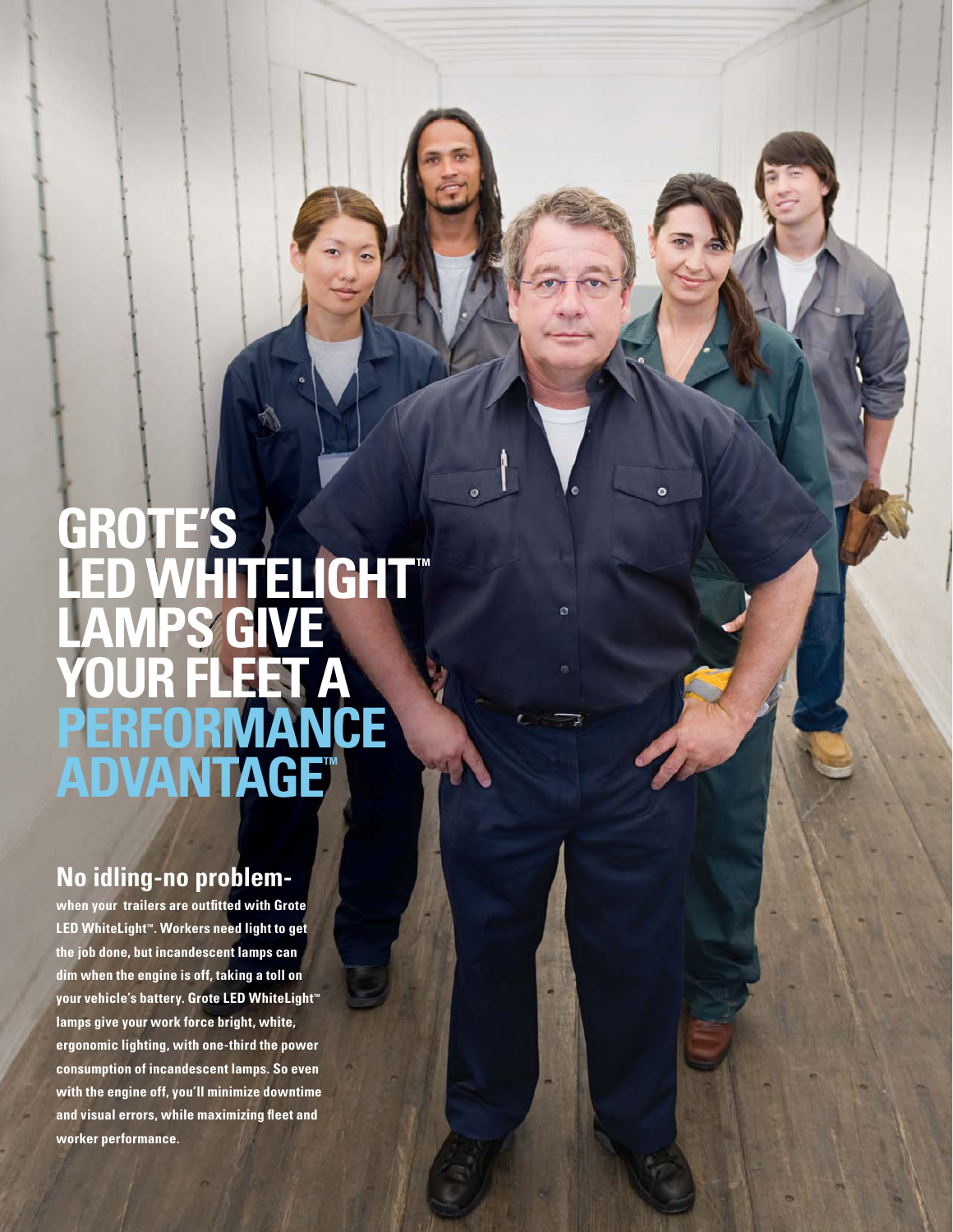#### **More High-Quality Light**

By using Grote's LED WhiteLight<sup>™</sup> interior lamps you can generate over 400% more quality light output without using any more energy!

# **Right Light**

# **The Strategic Value of Light**

Founded in 1901, Grote Industries has a rich history in original thinking and continues to be one of the most innovative thought leaders in the vehicle lighting industry. More than 20 years ago, Chairman and CEO Bill Grote set forth his vision to strategically use light to optimize operational and human performance within the transportation industry. As a result, Grote quite literally brought the first LED lighting products to market.

#### **Grote's visionary objectives:**

- Create high-performance lighting solutions that help customers achieve a higher return on their lighting investment
- . Optimize vehicle and workforce output with lighting technologies that enhance visual acuity
- Bring innovative, intelligent, environmentallyresponsible, energy-efficient, longer-lasting lighting solutions to market - fast

# **Engineering Light for Higher Productivity and Profits**

Grote engineers have collaborated with customers and have spent countless hours in the field, conceiving of LED applications designed to enhance human productivity and performance, and to benefit business efficiency and profitability.

#### **Ergonomic lighting:**

- Lamps specifically engineered for their work environment and the tasks to be performed within them
- Some LED WhiteLight™ lamps now approach the color temperature of natural sunlight
- Superior beam reach and light pattern control
- Longer lasting lighting technology with lower energy requirements

#### New Grote LED WhiteLight<sup>™</sup> technology is proven, affordable and truly impressive!



Poor lighting affects workers' performance and health as poor visibility increases the chances of errors and injuries. Proper lighting helps workers to see and recognize hazards, reduce ocular strain and discomfort and assume a natural working posture that may not be possible under poor lighting conditions, as depicted in the photographic representations (right).

**Less Wear and Tear on Your Vehicle's Electrical System** Grote's LED WhiteLight™ interior lamp will last

**LEDs Provide** 

50,000 hours vs. the rated life of a fluorescent bulb (12,000 hours) or the rated life of an incandescent bulb (300 hours).

With the new "No Idle" laws being enforced, you will begin to see significant power management gains with LEDs:

Less strain on your electrical system when compared to power-hungry incandescent lamps

> Lighter LED lamps use less fuel to operate

More dependable, longer-lasting light source

Less than a quarter of the battery drain than incandescent lamps

> No time and cost associated with changing failed bulbs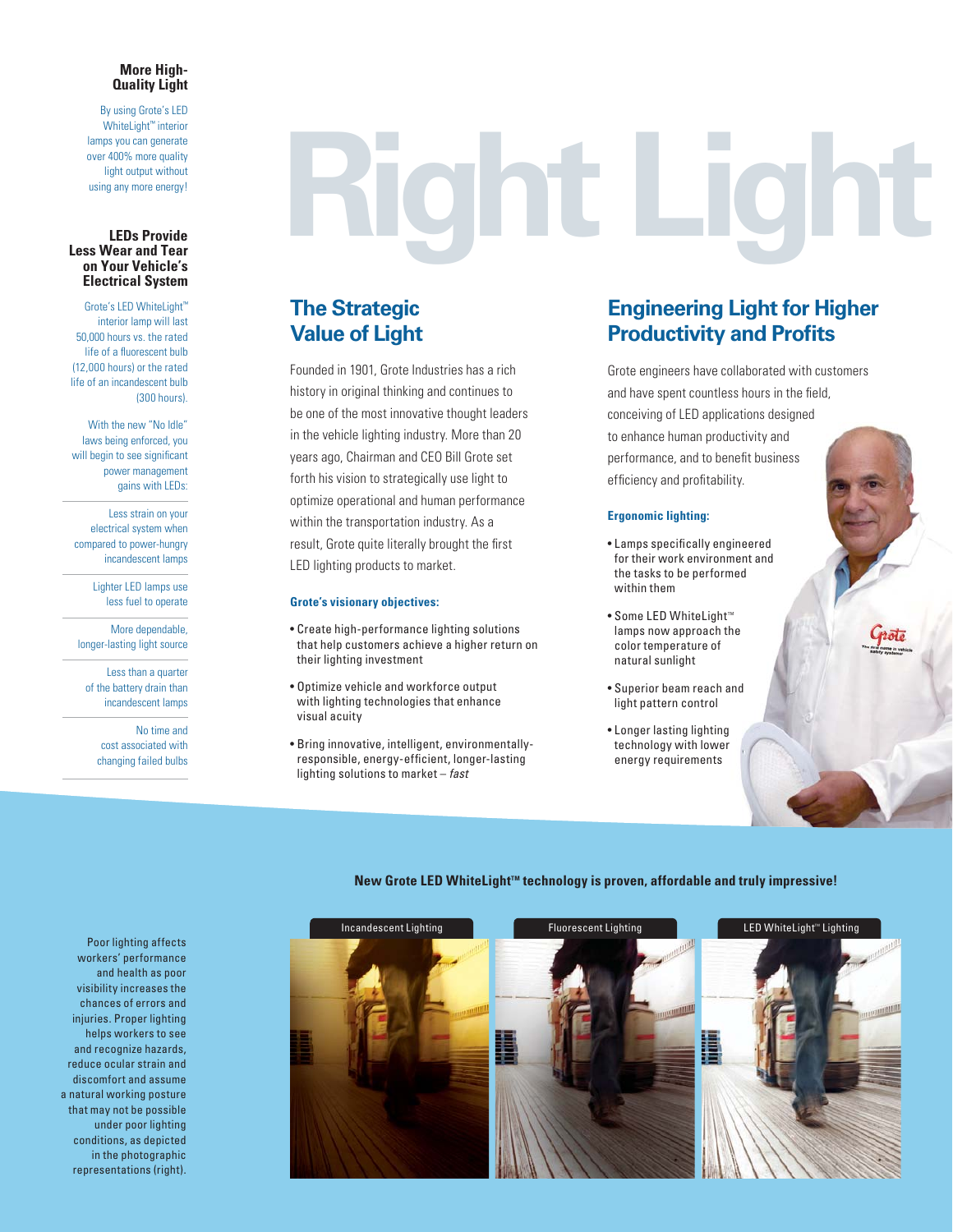# **vs. Bright Light**

# **Better Light, Better Performance**

The Grote lighting philosophy draws a distinction between "Bright Light" and "Right Light." Delivering products based upon the *right* principles is where Grote really shines. We're literally changing the way the transportation industry sees light and how it fits into their business objectives. This vision underscores Grote's long-standing value as "The first name in vehicle safety systems" as it relates to workers, their well-being and their effectiveness.

#### **The right light can make all the difference:**

- A safer, happier, less fatigued workforce, performing to the best of their visual abilities
- Fewer injuries, reduced visual errors, less downtime
- Better productivity, alertness and performance
- More advanced, effective, longer-lasting lighting products
- Lower repair and maintenance costs
- A better looking bottom line

### **A Broad Spectrum of Applications**

Grote is dedicated to delivering new lighting products that make vehicles better places for people to work. We build the largest selection of LED lighting for interior uses. No matter what the vehicle – chances are we have an LED WhiteLight™ lamp just right for it.

#### **You'll find LED WhiteLight™ solutions for:**

- Aisleways
- Ambulances
- $\bullet$  Russe
- $\bullet$  Compartments
- Courtesy Lamps
- $\cdot$ RVs
- Sleeper Cabs
- Specialty Vehicles
- Step Vans
- Stepwells
- Tool Boxes
- Trailers
- · Truck Bodies
- $\bullet$ Trucks

#### **When vision is mission critical**

EMS responders have reported that Grote LED WhiteLight™ is so phenomenal, that it enhanced their ability to find patients' veins for IV access.







**Grote's LED WhiteLight™ interior lamp will last 50,000 hours vs. the rated life of a fluorescent bulb (12,000 hours) or the rated life of an incandescent bulb (300 hours)** 

#### **Monthly "No Idle" fuel cost savings**

Monthly fuel savings at \$4.33/gallon Monthly fuel savings at \$2.45/gallon

Chart demonstrates revenue saved when trucks do not need to idle to run lamps. Fuel costs are shown at \$4.33/gallon on 5/12/2008 and \$2.45/gallon on 12/15/08, as cited by the Energy Information Administration.

Assumes average Class 8 commercial vehicle fuel use at idle (600-1000 rpm) to be 0.82 gph as cited in EPA study EPA420-R-02-025 dated October 2002.





Illustration based on Grote LED WhiteLight™ 4″ Round Flange-Mount Dome Lamp<br>pulling .5A each, versus an Incandescent Round Dome Lamp pulling 1.44A each.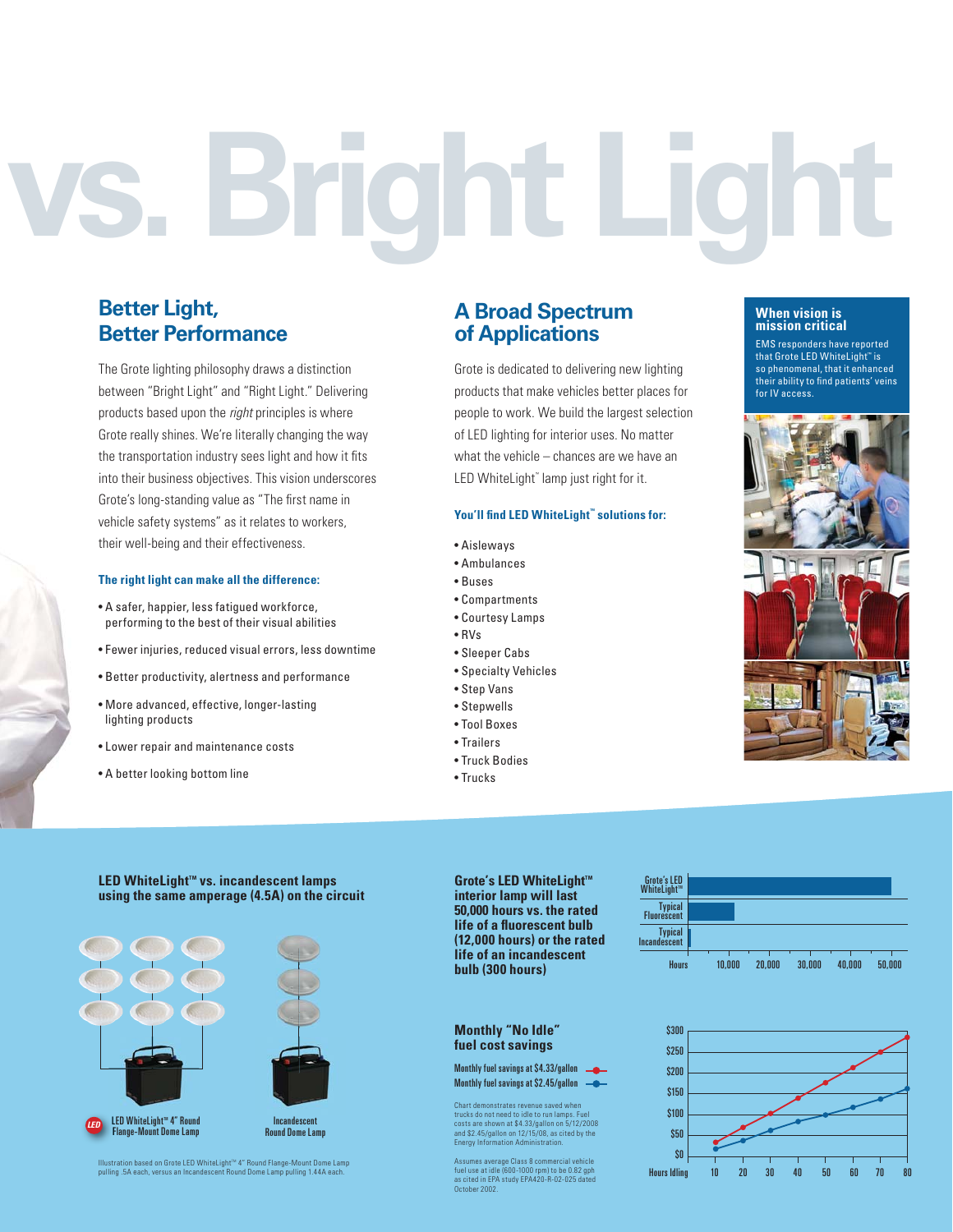# **Visit grote.com to see our entire line of LED WhiteLight™ Products**

SOME OF OUR NEWEST LED WHITELIGHT™ INTERIOR LAMPS ARE FEATURED BELOW



# **LED WHITELIGHT™ 4" SURFACE MOUNT DOME LAMP (61171)**

- Low-profile design (less than 1-1/4" depth)
- Enhanced light pattern for optimal interior illumination
- $\bullet$  Rated to 50,000 hours
- Consumes less power and produces less heat than comparable incandescents
- Fits existing brackets, grommets and pigtails



- **LED WHITELIGHT™ 4" LED DOME LAMP (61E41)**
- Uses 70% less power than incandescent options
- Integrated flange for easy installation
- 2X brighter than any 4" dome lamp on the market today
- Male Pin for multiple pigtail and connection options



# **LED WHITELIGHT™ 7" ROUND LAMP WITH DIMMING FUNCTION (61191)**

- Ideal for areas requiring illumination that may also need to be dimmed, such as ambulances, RVs, buses and sleeper cabs
- Encapsulated potting protects circuit boards against moisture, vibration and corrosion
- Robust, one-piece aluminum housing
- $\bullet$  Removable acrylic lens and built-in thermal protection device
- Meets GSA-KKK 1828 ambulance dome lamp standards, when properly mounted
- Also available in non-dimming (61811)



# **LED WHITELIGHT™ RECESSED MOUNT 12V DOME LAMP (61261)**

- Superior illumination for recessed areas
- Encapsulated potting protects circuit boards against moisture, vibration and corrosion
- Robust, one-piece aluminum housing
- Removable acrylic lens and built-in thermal protection device
- Available in 24-volt configuration (61111)
- Also available in ambulance version with<br>⊓dimming function (61E61)



# **LED WHITELIGHT™ COURTESY AND DOME RECTANGULAR LAMP (61861)**

- Fits existing similar incandescent mountings
- Rated for 50,000 hours
- Encapsulated potting protects circuit boards against moisture, vibration and corrosion
- Comparable light output to a 32 candlepower incandescent lamp
- Low heat will not melt lens



# **LED WHITELIGHT™ S100 MOTION-ACTIVATED 12V SURFACE MOUNT DOME LAMP (61411)**

- Bright and even light at 300 lumens of output
- Sleek and slim housing is easily surface mounted
- Infrared motion activated
- Motion sensor detects human movement<br>within 5 meters and switches on
- Available in 24-volt configuration (61421)



**LED SLIMWHITE 18" COURTESY LAMP (61E81)**

- High-output 500 lumen LED dome lamp emits low heat
- Tough polycarbonate lens
- Sturdy aluminum base
- Profile is less than 3/4" high
- Rated at 50,000 service hours



### **LED WHITELIGHT™ COURTESY STEPWELL LAMP (60571)**

- Direct fit replacement lamp to upgrade incandescents
- Connections are easily adjusted for<br>seamless integration
- Electronics are encapsulated in epoxy for circuit protection
- ADA compliant



#### **AUTOMATIC OVERRIDE SWITCH WITH TIMER (44360)**

- Allows for operation of trailer interior lighting system from the trailer
- Automatic setting can shutdown the lamps<br>at 20, 40, 60 or 90 minute intervals
- $\bullet$  Reduces the number of overall components<br>to the interior lighting system
- $\bullet$  Eliminates tapping into the air brake delivery system